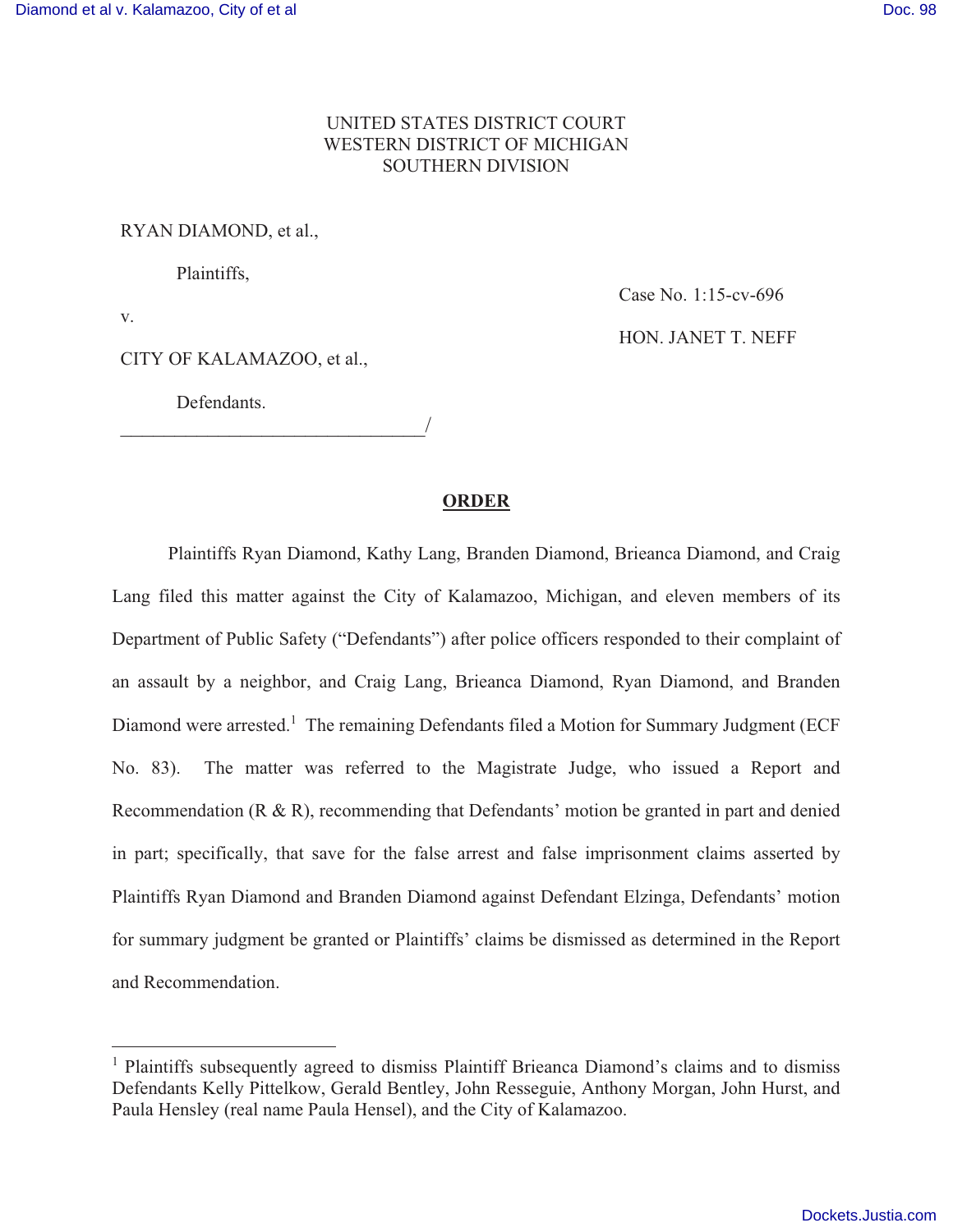The matter is before the Court on an Objection to the Report and Recommendation by Plaintiff Kathy Lang, who is proceeding *pro se*, separately from the remaining Plaintiffs, who are represented by counsel (ECF No. 94). In accordance with 28 U.S.C.  $\S$  636(b)(1) and Fed. R. Civ. P.  $72(b)(3)$ , the Court has performed de novo consideration of those portions of the Report and Recommendation to which objection has been made. The Court denies the Objection.

Plaintiff Lang has filed a single-paragraph objection to the Report and Recommendation, merely generally objecting to the recommendation of dismissal of certain claims and referencing evidence as to other claims.

I object to [the Magistrate Judge's] recommendation for dismissal on false arrest and also on illegal search and seizure and on c. that I waived my rights and on IV. On malicious prosecution and on V. failure to train and all I am using as evidence is Officer Denharder's myr's, John Skipper's deposition, Don Hurst deposition, CD from dispatch from KDPS, and my phone bill from Boost will prove that I never made the 911 calls and that I am innocent that I should have never been arrested.

(ECF No. 94 at PageID.976).

This general objection fails to provide any basis for review or to demonstrate any factual or legal error in the Magistrate Judge's analysis or conclusion. See W.D. Mich. LCivR 72.3(b). ("objections [] shall specifically identify the portions of the proposed findings, recommendations or report to which objections are made and the basis for such objections.") Plaintiff's Objection is therefore denied.

Accordingly, this Court adopts the Magistrate Judge's Report and Recommendation as the Opinion of this Court as to Plaintiff Kathy Lang. Therefore:

**IT IS HEREBY ORDERED** that the Objection of Plaintiff Kathy Lang (ECF No. 94) is DENIED, and the Report and Recommendation of the Magistrate Judge (ECF No. 92) is APPROVED and ADOPTED as the Opinion of the Court as to Plaintiff Kathy Lang.